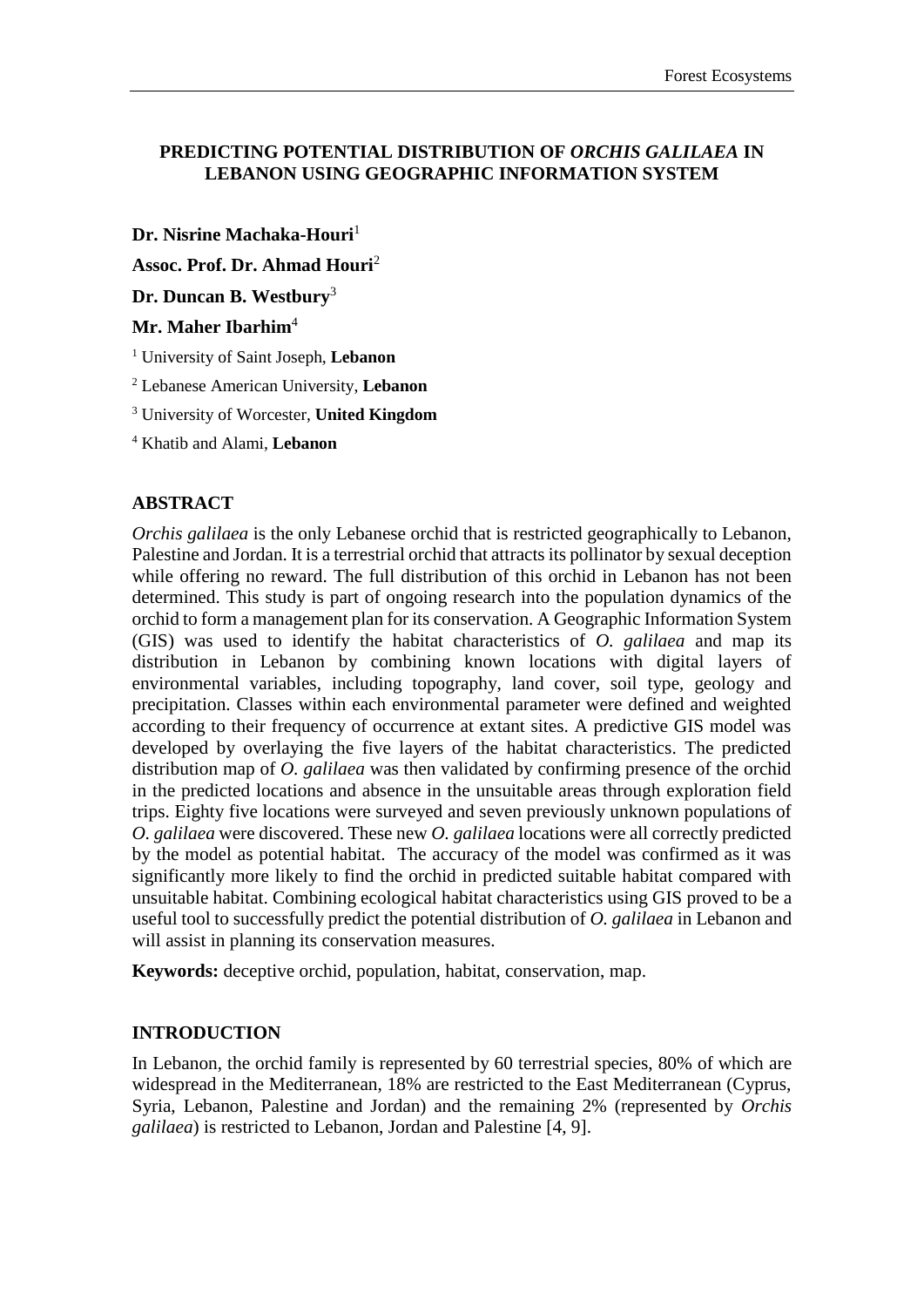Conservation planning and management is required to reduce and reverse the decline of species [12]. To be effective, we need not only to fully understand the ecology of target species, but we also need to have a thorough understanding of the species' abundance and distribution [12]. Mapping a species through field surveying is labour intensive and costly. However, the widespread use of Geographic Information Systems (GIS) and digital environmental layers have allowed researchers to develop new techniques to construct maps predicting suitable habitats and potential distribution of a species [13]. GIS have been used to identify the important habitat characteristics and predict the potential habitat of selected species based on known locations and information from vegetation maps, geological information, soil types, rainfall and topography [12]. Predicting species' distribution has become an important component of conservation planning in recent years such as the case of the China cedar in Tianmu Mountain Nature Reserve [13].

*Orchis galilaea* is the focus of our study since it is the only narrow endemic orchid (found only in Lebanon, Palestine and Jordan) among the Lebanese orchids. In addition, the only published journal paper was written by Bino et al. [3] on its pollination ecology. Therefore, there is a lack of information on its distribution, population ecology, habitat requirements and conservation status in Lebanon and the region.

*Orchis galilaea* is reported to occur in altitudes ranging from 100 to 1130 m above sea level [4]. It can be found growing among thorny shrubs of the phrygana, especially between plants of thorny burnet (*Sarcopoterium spinosum*). It is also found in garrigues of Palestine oak (*Quercus calliprinos*) and spiny broom (*Calycotome villosa*), as well as in open grassland surrounded by bushes of Palestine oak. It also appears in open pinewood areas. It is found on moderately dry and stony subsoil, and is associated with bleached rendzina and calcareous red soils "Terra Rossa" [9]. Like most other orchids in Lebanon, *O. galilaea* has been observed mostly on the western slopes of Mount Lebanon from North to South. However it was never reported north of Nahr Al-Bared [8, 14].

The aim of this study was to investigate the distribution of *O. galilaea* in Lebanon and to predict its potential suitable habitat using known locations, in addition to elevation, soil type, geology, mean annual precipitation and land cover layers in GIS. The specific objectives of this paper were to: (1) examine *O. galilaea* habitat in the known locations to determine habitat characteristics associated with these sites; (2) utilize GIS to predict the potential distribution of *O. galilaea* in Lebanon and (3) assess the validity of the prediction map. This study is the first to predict the potential distribution of a vulnerable plant species in Lebanon for conservation aims.

# **MATERIALS AND METHODS**

# **Study area**

The research was conducted in Lebanon which is located on the eastern side of the Mediterranean Sea (33°50' North, 35°50' East). The topography is varied, and is divided into four parallel belts: narrow coastal plains; western mountains reaching up to 3,088 m, known as Mount Lebanon; central plateau at 900 m altitude (Beqaa valley) and eastern dry mountains (Anti-Lebanon) rising up to 2,814 m. The mountains are mainly composed of Jurassic and Cretaceous limestone and sandstone. The karst formations (with sinkholes, underground streams and caves), shaped from limestone and found primarily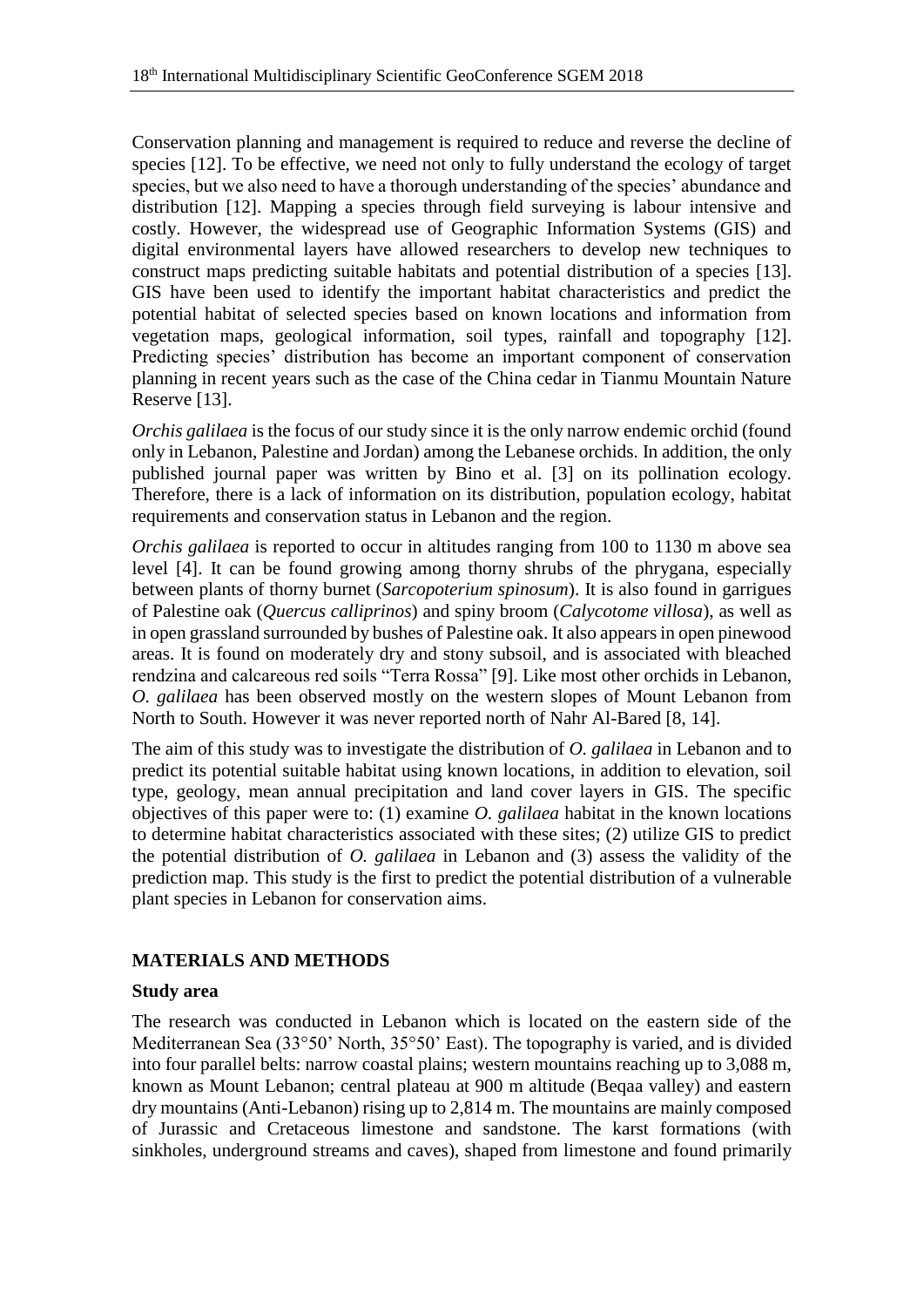on the Mount Lebanon range between 300 and 1,800 m above sea level, cover two-thirds of Lebanon's surface area [5].

The climate also exhibits variations with respect to temperature, humidity and annual precipitation. The average annual rainfall varies from less than 250 mm in the northern Beqaa to 1,750 mm in the high elevations of the western slopes of Mount Lebanon making them the wettest areas [5]. A wide range of habitats are found, including coastal sand dunes, garrigues, maquis, forests of Quercus, Pinus, Cedrus and Abies, wetlands, river banks, arid and semi-arid plains, and agricultural land.

# **Data collection**

Most of the available locality data from the literature could not be used because locations of *Orchis galilaea* were not geo-referenced. Therefore, a field survey was conducted during the flowering season of *O. galilaea* from February to May searching for orchid populations previously cited in the literature. In addition, the survey included areas from personal communications. Most reported locations were explored whereas some sites (especially in southern Lebanon) were not accessible due to the presence of landmines and poor security conditions. Once all previously known areas were explored in 2010, other areas in Lebanon with similar habitats were then explored during 2011.

Ecogeographic data of the orchid sites were collected. Latitude, longitude and altitude were determined using a GPS (Garmin eTrex Vista with accuracy  $\pm$  3m). In addition, physical characteristics of the sites such as habitat type and aspect were recorded [2]. A minimal distance of 500 m between sites was kept [7] based on the 200m dispersal range of its pollinator, *Lasioglossum marginatum* (S. Roberts, personal communication, 2010). This was done to insure that the populations were distinct. These locations were plotted on a map of Lebanon using Google Earth, then converted to fit the GIS format using ArcMap software [6] and verified for accuracy. Locations cited in the literature where presence of *O. galilaea* was not confirmed during the field survey of 2010 and 2011 were not included in the analysis.

# **Creation of the distribution prediction map**

GIS was used to identify the environmental characteristics of the sites containing *O. galilaea*. The analysis considered five ecological attributes that were deemed decisive in the orchid's distribution: elevation, soil type, geology, annual mean precipitation and land use/land cover type [10]. The elevation layer was produced by Esri Lebanon. The land use/land cover, soil type, geology and rainfall layers were produced by the Ministry of Environment in Lebanon with minimum mappable unit of 2000 m2. Eco-geographical data were extracted from these five ecological attributes using "spatial join" between the localities and the digital layers in GIS [2]. This technique revealed the habitat characteristics preferred by the orchid. Different groups combining variables were defined within each layer and given a weight according to their frequency of occurrence at known species locations. Therefore, preferred groups were weighted higher than those which lacked the orchid presence [12]. All the layers were converted to follow the same geographic coordinate system (GCS Clarke 1880) and projected coordinate system (Clarke 1880 Lambert Conformal Conic).

Once each of the digital environmental layers was generated, an overlay model was created to predict potential habitat. The five digital data layers were overlaid using the "union" tool in GIS to determine where combinations of important parameters co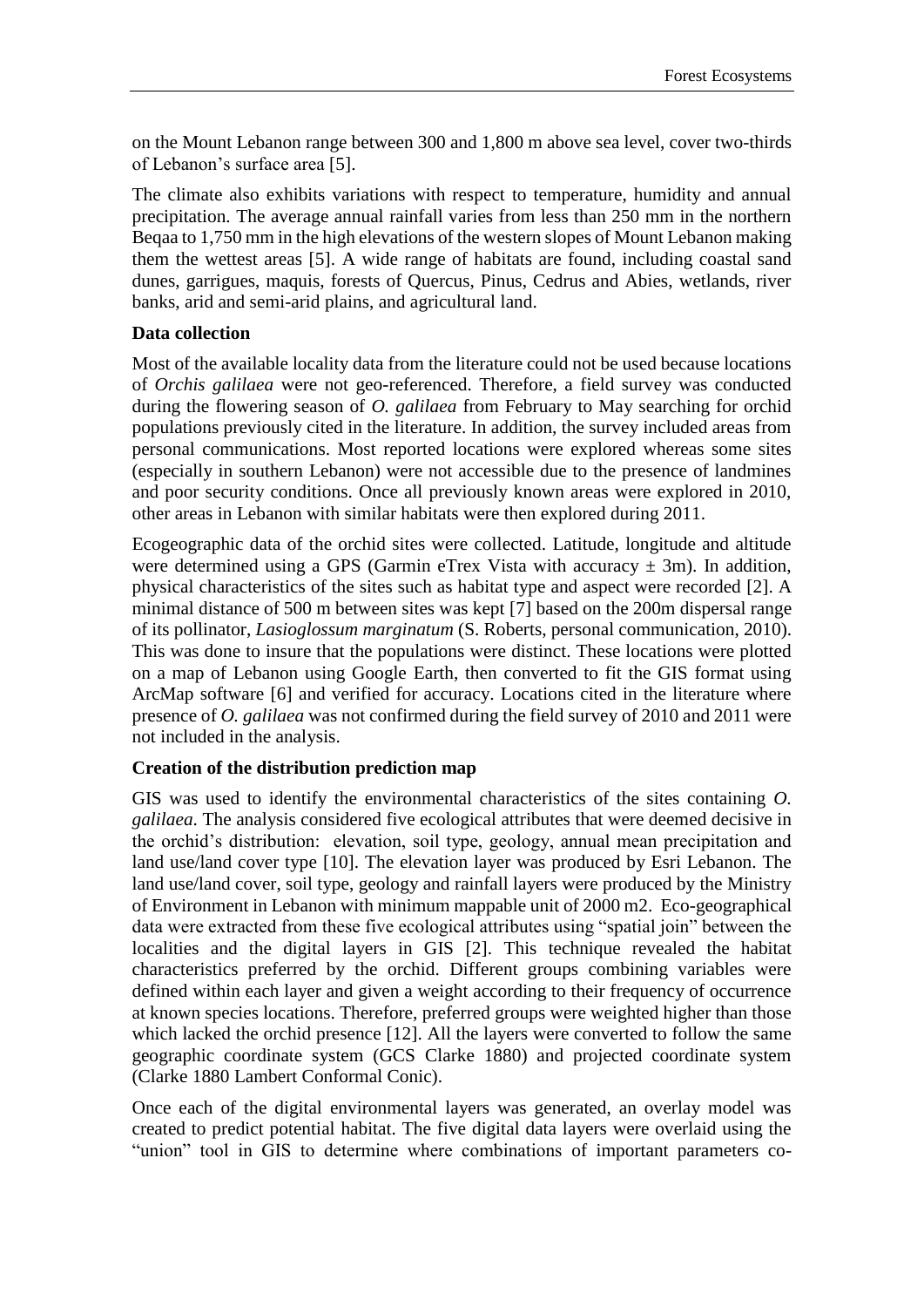occurred [10, 12]. The weights of the individual layers were totalled to yield an overall score (total weight) for each polygon in the union map. Using the total weight, a potential distribution map of *O. galilaea* with five ranges of habitat suitability (most suitable, suitable, unsuitable, most unsuitable, and restricted) was developed. The map was finalized by adjusting the suitable ranges to include all the known localities.

# **Validation of predicted distribution**

The prediction distribution map of *Orchis galilaea* was tested for accuracy through exploration field trips [12] during spring (March-May) 2012. Nine field trips to search for populations of *O. galilaea* were undertaken to areas with suitable and most suitable habitat where the orchid has not been observed or found before (Southern Lebanon, West Beqaa, and Northern Lebanon). Sites with very low potential habitat were surveyed on route to sites with high and highest habitat potential. The road network of the target areas was covered with planned stops depending on the land use/cover of the site. Locations were at least 500 m apart (section 5.3.2). At each stop, an area of around 100 x 100 m was searched following a belt transect approach. Four transects of 100 m each were used to search for the orchid. Once a patch of the orchid was found, the search was stopped and moved to another location. Planning of the survey sites was done prior to field visits according to the prediction map and roads on Google Earth to maximize the effectiveness of the search. The plan was modified on the spot to take into account the actual situation in the field.

In total, 66 locations with suitable habitat and 19 locations with unsuitable habitat were searched. Ecogeographic data of the visited sites were collected irrespective of the presence of the orchid. All the searched sites were overlaid with the prediction map to validate the prediction. Due to the limited number of newly found orchid sites during the field survey, eleven sites found by colleagues and naturalists were included in accuracy assessment of the model.

# **RESULTS**

# **Creation of the distribution prediction map**

The elevation layer consists of altitude contour lines every 50 m. Known locations of *O. galilaea* were in the range between 200 m and 1400m. Since altitude within this range was not found to affect the presence of the orchid, the altitude map was converted into two polygons representing two groups. Group zero represents the range of altitudes less than 200 m and higher than 1400 m and was given a negative weight as the orchid has no potential of occurring at these altitudes. Group one represents the range between 200m and 1400 m and was given a weight of 90 because all the known locations occurred within this range.

Eight classes of land use/land cover, six classes of geology, seven classes of soil type and six classes of precipitation were specified based on their frequency of occurrence at known *O. galilaea* sites. Categories that included characteristics where the orchid was not observed were grouped in one class which was in turn given a weight of zero. In addition, for the land use/land cover layer, land use types where the orchid could not occur such as urban areas, sand dunes, water bodies and agricultural land were given a negative value to add restrictions on the potential distribution. Some of the sites wrongly identified in the land cover map as grassland were identified as garrigues during the field survey.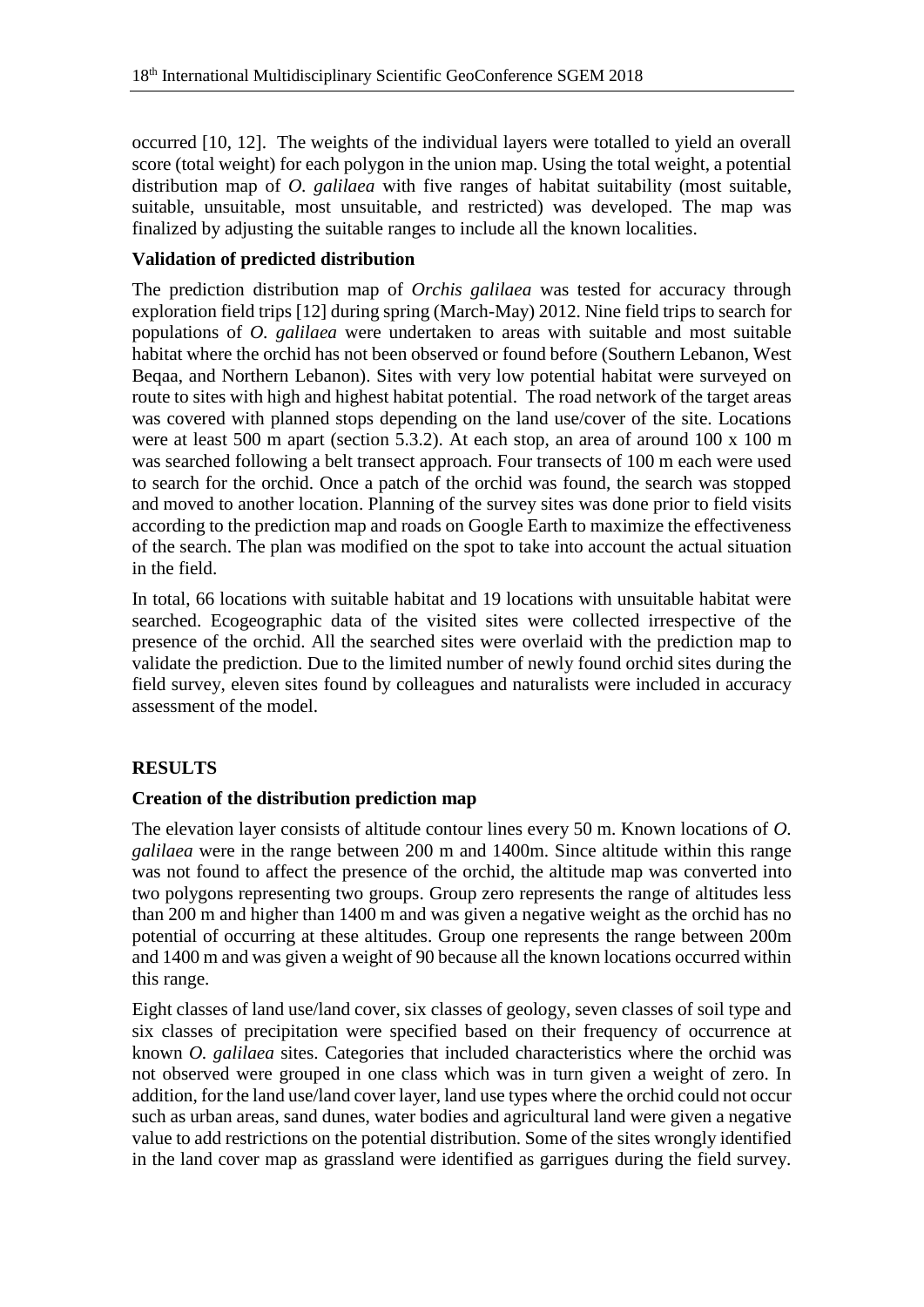Therefore the grassland was included in the habitat suitability analysis in order to maximize the accuracy of the model.

The overlay of the five grouped environmental layers resulted in a potential distribution map with five ranges of habitat suitability (Figure 1). The classification of these ranges followed the manual method. The break values between the different ranges were set manually in a way to have all known locations (shown on the prediction map) within the suitable and most suitable habitat ranges. The last range forms a restricted habitat for the orchid either due to altitude or inadequate land use/cover such as water bodies, agricultural, or urbanized areas.



**Figure 1: Predicted distribution of** *Orchis galilaea* **in Lebanon with the known locations**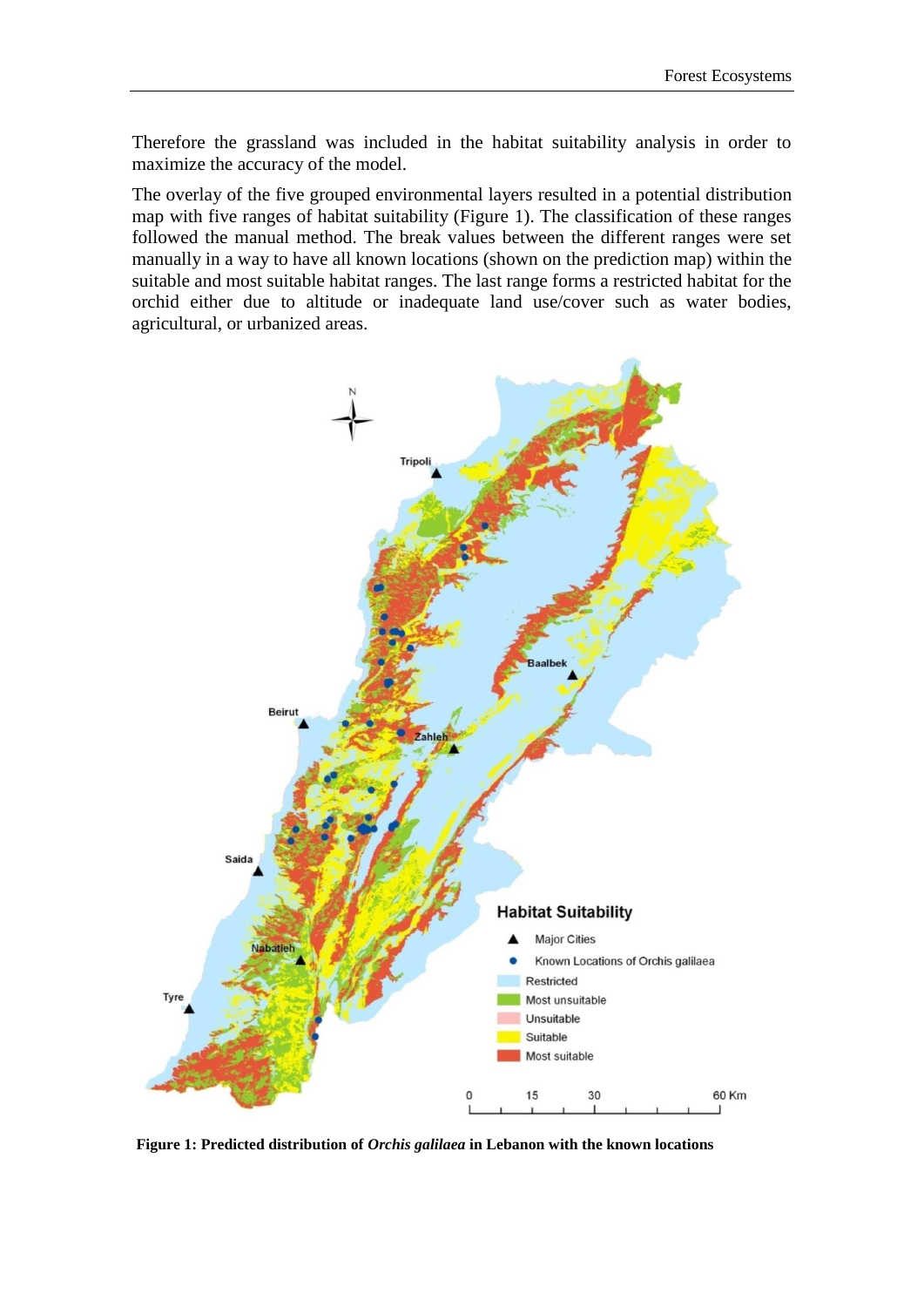# **Validation of predicted distribution**

Field survey of 66 sites within the potential habitat range yielded seven new locations of *O. galilaea* in areas where the orchid has not been found before. In addition, no sites of *O. galilaea* were found during the search of 19 locations within unsuitable habitat. These sites in addition to 11 *O. galilaea* sites found by colleagues were used to assess the prediction accuracy using chi-square test on the observed and predicted frequencies (Table 1).

**Table 1: Number of presence and absence sites observed at suitable and unsuitable habitats**

| Observed frequencies |   |                     |       |
|----------------------|---|---------------------|-------|
|                      |   | Suitable Unsuitable | Total |
| Present 18           |   | 0                   | 18    |
| Absent 59            |   | 19                  | 78    |
| Total                | T | 19                  |       |

# **DISCUSSION**

It was found that *O. galilaea* grows in altitudes between 200 m and 1400 m. This finding gives new information on the orchid's habitat as it was previously reported to reach an altitude of 1130 m only [4]. This result could be best explained by relating elevation and climate. In Lebanon, areas below 200 m are within the coastal zone which is characterized by mild winter; whereas areas higher than 1400 m are characterized by cold, dry weather [5]. Therefore, it can be assumed that the orchid is not adapted to hot (altitudes below 200 m) or alpine environment (altitudes above 1400m). *O. galilaea* occurred in garrigues the most, then in open or dense oak or oak/pine woodlands and pines woodland the least. These typical Mediterranean habitat types include trees and shrubs that are known as food source for the pollinator of *O. galilaea*, *Lasioglossum marginatum* [11]. The association of the orchid with these vegetation communities could be explained by their association with the pollinator. In addition, these vegetation types are mostly found within the altitude range of the orchid [5]. These findings are consistent for elevation and vegetation types. *Orchis galilaea* was mostly found in areas with limestone or sandstone bed that dates back to the Jurassic or Cretaceous period. This is a characteristic of Mount Lebanon [5]. *Orchis galilaea* was mostly found on calcareous red or mixed soils and rarely in sandy soils and mass landslides. This result could be explained by the fact that calcareous soils, with pH ranging between 7 and 8.5, are suitable for the germination and establishment of many of the terrestrial orchid's seeds. Mycorrhizal fungi which are necessary for the orchid's seed germination and plant development) are known to be available in these soils [1]. The mean annual precipitation of areas where *O. galilaea* mostly occurred ranged between 1000-1300 mm. The *O. galilaea* growth season coincides with the rainy season in Lebanon (November to April) with the fruits maturing with the onset of the dry season. A possible explanation of this might be that *O. galilaea* is adapted to these rain levels to develop and thrive. Any combination of the discussed characteristics would result in a suitable habitat for the orchid.

#### **CONCLUSION**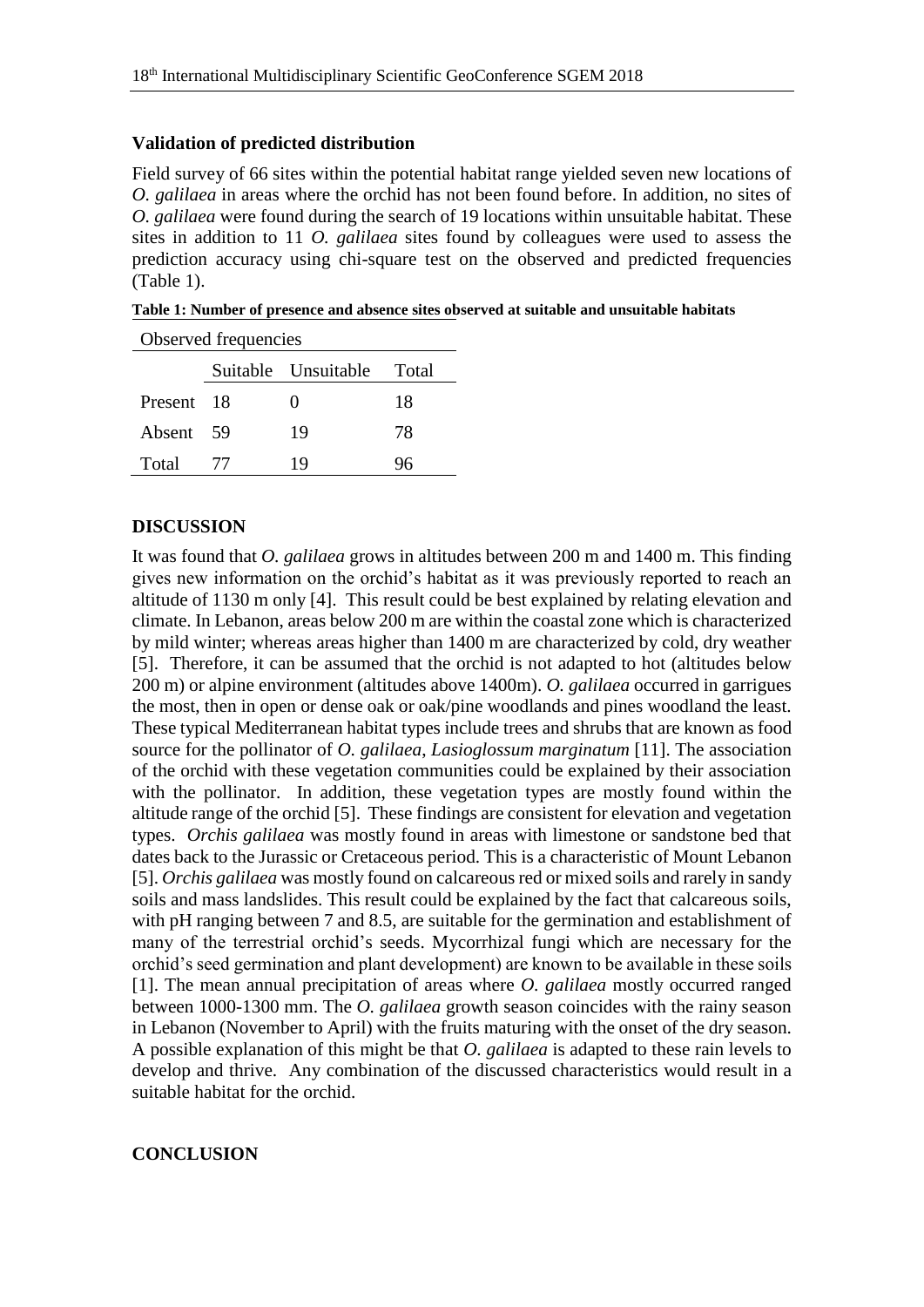This study considered the feasibility of using digital environmental layers in place of specific field habitat information to predict suitable habitat for *Orchis galilaea* in Lebanon. This model was then assessed for accuracy and limitation. Similar to previous studies [10, 12], GIS was utilized to identify combinations of the important habitat characteristics of a single species to locate its potential habitat. A prediction map for the potential distribution of *O. galilaea* in Lebanon was developed by taking into account a variety of environmental conditions such as soil type, elevation, precipitation, geology and land cover. The discovery of seven new sites in only nine field days (85 sites) indicated that the GIS model was useful to assist in the identification of suitable habitat for the orchid. In [12], the authors spent 24 field days (50 sites) to find nine new locations of *Isotria medeoloides*. Searches in unsuitable and restricted areas yielded no new occurrences of *O. galilaea*. This finding suggests that *O. galilaea* distribution was not random and that areas identified by the model as suitable had a significant potential for having *O. galilaea*; whereas areas identified as unsuitable did not. This prediction model provides a basis for future studies on species distribution that will help decision makers identify potential areas of special biodiversity importance for protection.

Despite the possibility of false absences within suitable habitat, the likelihood of finding sites with *O. galilaea* was significantly higher in suitable than in unsuitable habitats. In addition, the habitat suitability analysis correctly predicted all of the new *O. galilaea* sites. As such, this model provided us with a tool to rapidly identify potential distribution of *O. galilaea*, allowing us to prioritize areas for field survey to locate new occurrences.

# **ACKNOWLEDGEMENT**

This work was partially supported by the Lebanese American University through the Arts and Sciences School Research and Development Council Grant (srdc-t-2018-12).

#### **REFERENCES**

[1] Batty, A., Dixon, K., Brundrett, M. & Sivasithamparam, K, Constraints to symbiotic germination of terrestrial orchid seed in a Mediterranean bushland, New phytologist, vol. 152, pp 511-520, 2002.

[2] Ben-David, R., Lev-Yadun, S., Can, C. & Abbo, S., Ecogeography and demography of Cicer judaicum Boiss., a wild annual relative of domesticated chickpea, Crop science, vol 46, pp 1360-1370, 2006.

[3] Bino, R., Dafni, A. & Meeuse, A. The pollination ecology of *Orchis galilaea* (Bornm. et Schulze) schltr.(Orchidaceae), New Phytologist, vol 90, pp 315-319, 1982.

[4] Delforge, P., Orchids of Europe, North Africa and The Middle East, A&C Black, London, 2006.

[5] Ecodit, Lebanon forest and biodiversity conservation assessment, final report prepared for USAID under Task Order No 86, pp. 77, 2009.

[6] ESRI, ArcGIS version 9.3, Environmental Systems Research Institute, Redlands, CA, 2009.